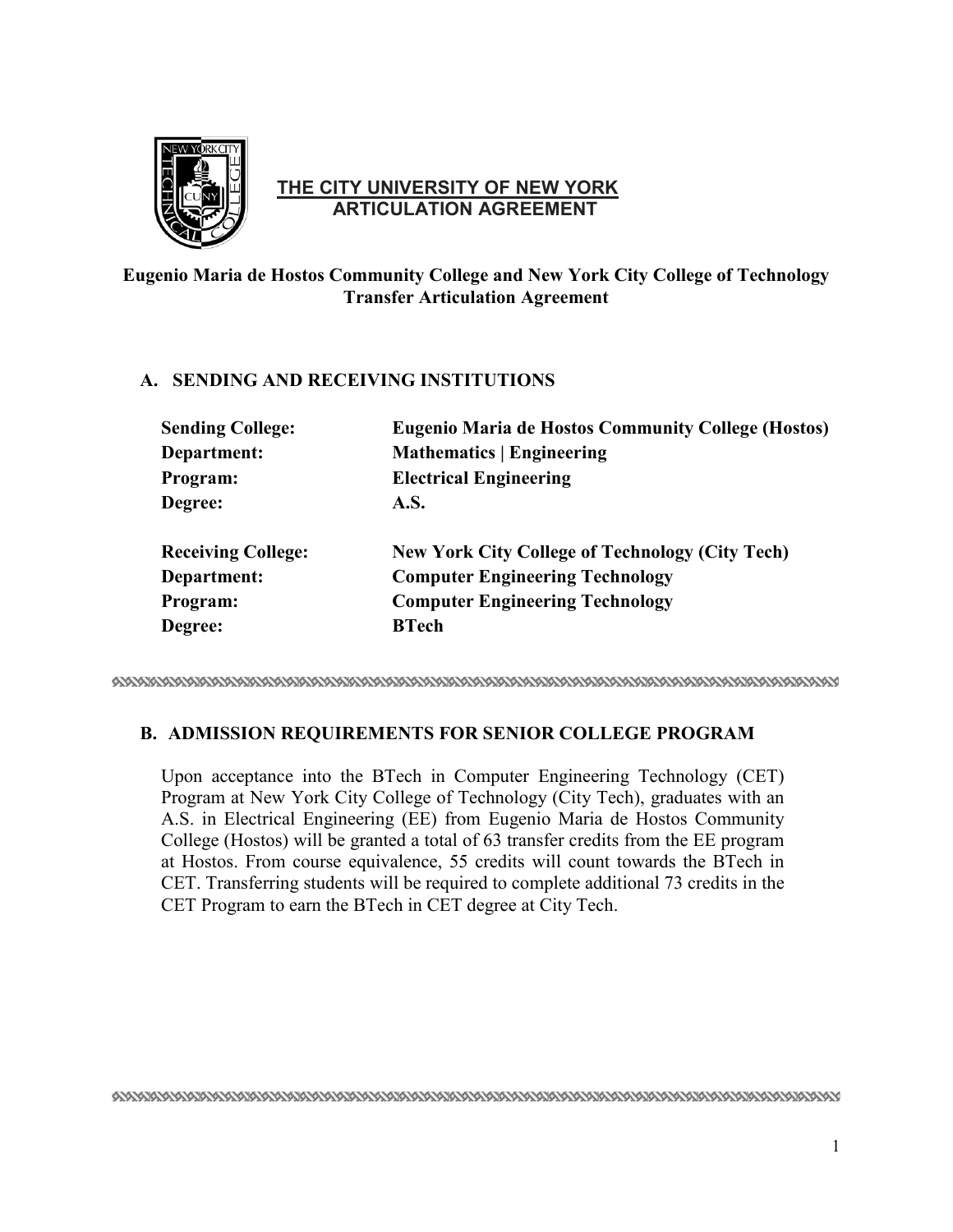### **C. TRANSFER CREDITS AWARDED**

 $CO = College Option$  $FC = Flexible Core$ WI = Writing Intensive IS-Ind/Society CUNY Pathways Key:

RC = Required Core LPS-Life/Phy Sci SW-Scientific World E1; E2 –Eng Comp I, II WC-World Cultures MQR-Math/Quan.Reasoning US-US Exp/Diversity

| Hostos Community College (A.S.) Transfer Credits Awarded  | Area       |                 | <b>Credits</b> |
|-----------------------------------------------------------|------------|-----------------|----------------|
| I. Required Core (4 courses, 14 credits)                  |            |                 |                |
| <b>ENG 110: Expository Writing (English Composition)</b>  | E1         | RC              | 3              |
| ENG 111: Literature and Composition (English Composition) | E2         | $\overline{RC}$ | $\overline{3}$ |
| MAT 210: Calculus I                                       | <b>MQR</b> | RC              | $\overline{4}$ |
| CHE 210: General Chemistry I (optional WI)                | <b>LPS</b> | <b>RC</b>       | $\overline{4}$ |
| II. Flexible Core (6 courses, 20 credits)                 |            |                 |                |
| Flexible common core: World cultures and global issues    | <b>WC</b>  | FC              | 3              |
| Flexible common core: US experience in its diversity      | <b>US</b>  | FC              | $\overline{3}$ |
| Flexible common core: Creative expression                 | CE         | FC              | $\overline{3}$ |
| Flexible common core: Individual & society                | <b>IS</b>  | FC              | $\overline{3}$ |
| CHE 220: General Chemistry II (optional WI)               | <b>SW</b>  | FC              | $\overline{4}$ |
| PHY 210: General Physics I (optional WI)                  | <b>SW</b>  | FC              | $\overline{4}$ |
| <b>Total General Education Common Core Credits</b>        |            | <b>Subtotal</b> | 34             |
|                                                           |            |                 |                |
| III. Major Requirements (8 courses, 30 credits)           |            |                 |                |
| CSC 215: Modern Programming                               |            |                 | 3              |
| ENGR 103: Analysis Tools for Engineers                    |            |                 | $\overline{2}$ |
| <b>ENGR 204: Electric Circuits</b>                        |            |                 | $\overline{3}$ |
| MAT 220: Calculus II                                      |            |                 | $\overline{4}$ |
| MAT 310: Calculus III                                     |            |                 | $\overline{4}$ |
| MAT 320: Linear Algebra & Vector Analysis                 |            |                 | 3              |
| MAT 360: Ordinary Differential Equations                  |            |                 | 3              |
| PHY 220: General Physics II (WI)                          |            |                 | $\overline{4}$ |
| ENG 202: Technical Writing (optional WI)                  |            |                 | 3              |
| <b>Total Major Requirements</b>                           |            | <b>Subtotal</b> | 29             |
|                                                           |            |                 |                |
| <b>Total A.S. Degree Requirements</b>                     |            |                 | 63             |

 Students are required to take two (2) Writing Intensive (WI) courses to graduate from Hostos. They can fulfill this requirement taking Gen. Ed. WI courses and/or taking the WI courses offered within the EE  Major. In general, Engineering students are advised and encouraged to take the latter option. **The 5 WI courses currently available in the EE major are marked with WI in the table above**.

ERERTEK KERKER KERKER KERKER KERKER KERKER KERKER KERKER KERKER KERKER KERKER KERKER KERKER KERKER KERKER KERK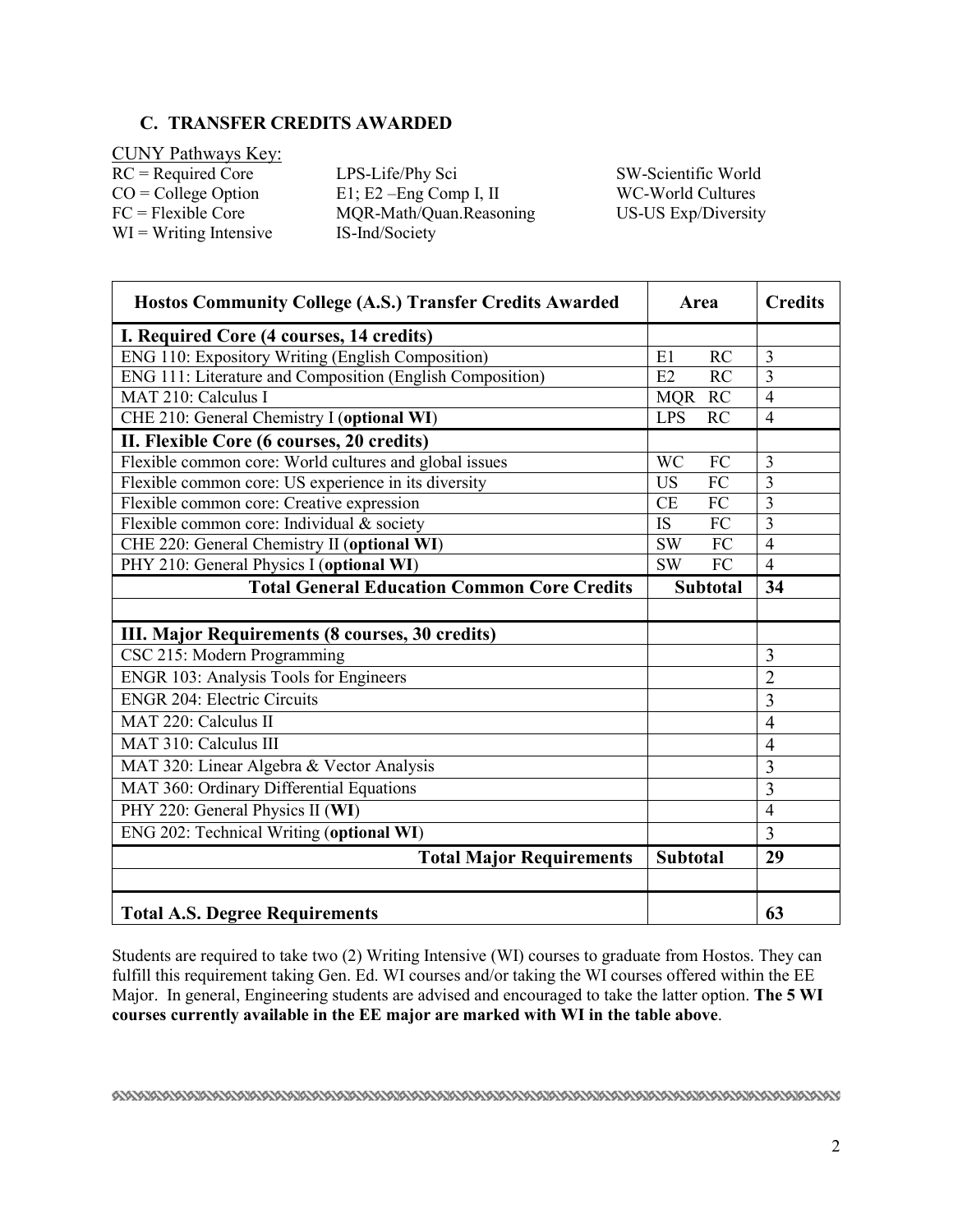### **D. COURSE EQUIVALENCIES**

| <b>Hostos Community College Course</b>     | Cr                       | <b>City Tech Course</b>                 | Cr             |  |  |  |  |  |
|--------------------------------------------|--------------------------|-----------------------------------------|----------------|--|--|--|--|--|
| 1. Engineering Related Courses (8 Credits) |                          |                                         |                |  |  |  |  |  |
| CSC 215: Modern Programming                | $\mathfrak{Z}$           | EMT 1111 Logic and Problem-Solving      | $\mathbf{1}$   |  |  |  |  |  |
| ENGR 103: Analysis Tools for Engineers     | $\overline{2}$           | EMT 1120 Technical Graphics             | 1              |  |  |  |  |  |
| <b>ENGR 204: Electric Circuits</b>         | $\overline{3}$           | <b>EMT 1130 Electromechanical</b>       | $\mathbf{1}$   |  |  |  |  |  |
|                                            |                          | Manufacturing Lab.                      |                |  |  |  |  |  |
|                                            |                          | <b>EMT 1150 Electrical Circuits</b>     | 5              |  |  |  |  |  |
| <b>Subtotal</b>                            | 8                        |                                         | 8              |  |  |  |  |  |
| 2. General Education (40 Credits)          |                          |                                         |                |  |  |  |  |  |
| ENG 110: Expository Writing (English       | 3                        | ENG 1101 English Composition I          | 3              |  |  |  |  |  |
| Composition)                               |                          |                                         |                |  |  |  |  |  |
| ENG 111: Literature and Composition        | 3                        | ENG 1121 English Composition II         | 3              |  |  |  |  |  |
| (English Composition)                      |                          |                                         |                |  |  |  |  |  |
| MAT 210: Calculus I                        | $\overline{4}$           | MAT 1475 Calculus or higher<br>(SW)     | $\overline{4}$ |  |  |  |  |  |
| PHY 210: General Physics I                 | $\overline{4}$           | Physics I<br>(LPS)                      | $\overline{4}$ |  |  |  |  |  |
| PHY 220: General Physics II                | $\overline{4}$           | Physics II<br>(SW)                      | $\overline{4}$ |  |  |  |  |  |
| Flexible common core: World cultures       | $\overline{3}$           | Flexible common core                    | $\overline{3}$ |  |  |  |  |  |
| and global issues                          |                          |                                         |                |  |  |  |  |  |
| Flexible common core: US experience in     | 3                        | Flexible common core                    | 3              |  |  |  |  |  |
| its diversity                              |                          |                                         |                |  |  |  |  |  |
| Flexible common core: Creative             | $\overline{3}$           | *Flexible common core and/or Writing    | $\overline{3}$ |  |  |  |  |  |
| expression                                 |                          | Intensive                               |                |  |  |  |  |  |
| Flexible common core: Individual &         | $\overline{3}$           | *Flexible common core an/or Writing     | $\overline{3}$ |  |  |  |  |  |
| society                                    |                          | Intensive                               |                |  |  |  |  |  |
| MAT 320: Linear Algebra & Vector           | 3                        | MAT 2580 Introduction to Linear Algebra | 3              |  |  |  |  |  |
| Analysis                                   |                          | (College Option)                        |                |  |  |  |  |  |
| MAT 310: Calculus III                      | $\overline{4}$           | (Mathematical and Quantitative          | $\overline{4}$ |  |  |  |  |  |
|                                            |                          | Reasoning)                              |                |  |  |  |  |  |
| CHE 210: General Chemistry I               | $\overline{4}$           | Liberal Arts<br>(College Option)        | $\overline{3}$ |  |  |  |  |  |
| 3. Other Major Requirements (7 Credits)    |                          |                                         |                |  |  |  |  |  |
| MAT 220: Calculus II                       | $\overline{\mathcal{L}}$ | MAT 1575 Calculus II                    | $\overline{4}$ |  |  |  |  |  |
| MAT 360: Ordinary Differential             | 3                        | MAT 2680 Differential Equations         | $\overline{3}$ |  |  |  |  |  |
| Equations                                  |                          |                                         |                |  |  |  |  |  |
| <b>Total</b>                               | 56                       |                                         | 55             |  |  |  |  |  |

 WI courses and/or EE Major WI courses (CHEM 210-WI, CHEM 220-WI, PHY 210-WI, PHY 220-WI, ENG 202-WI). Note that the requirement of two GenEd Writing Intensive (WI) courses at City Tech will be satisfied with the two WI courses transferred from Hostos. The transferred WI courses could be Flexible Common Core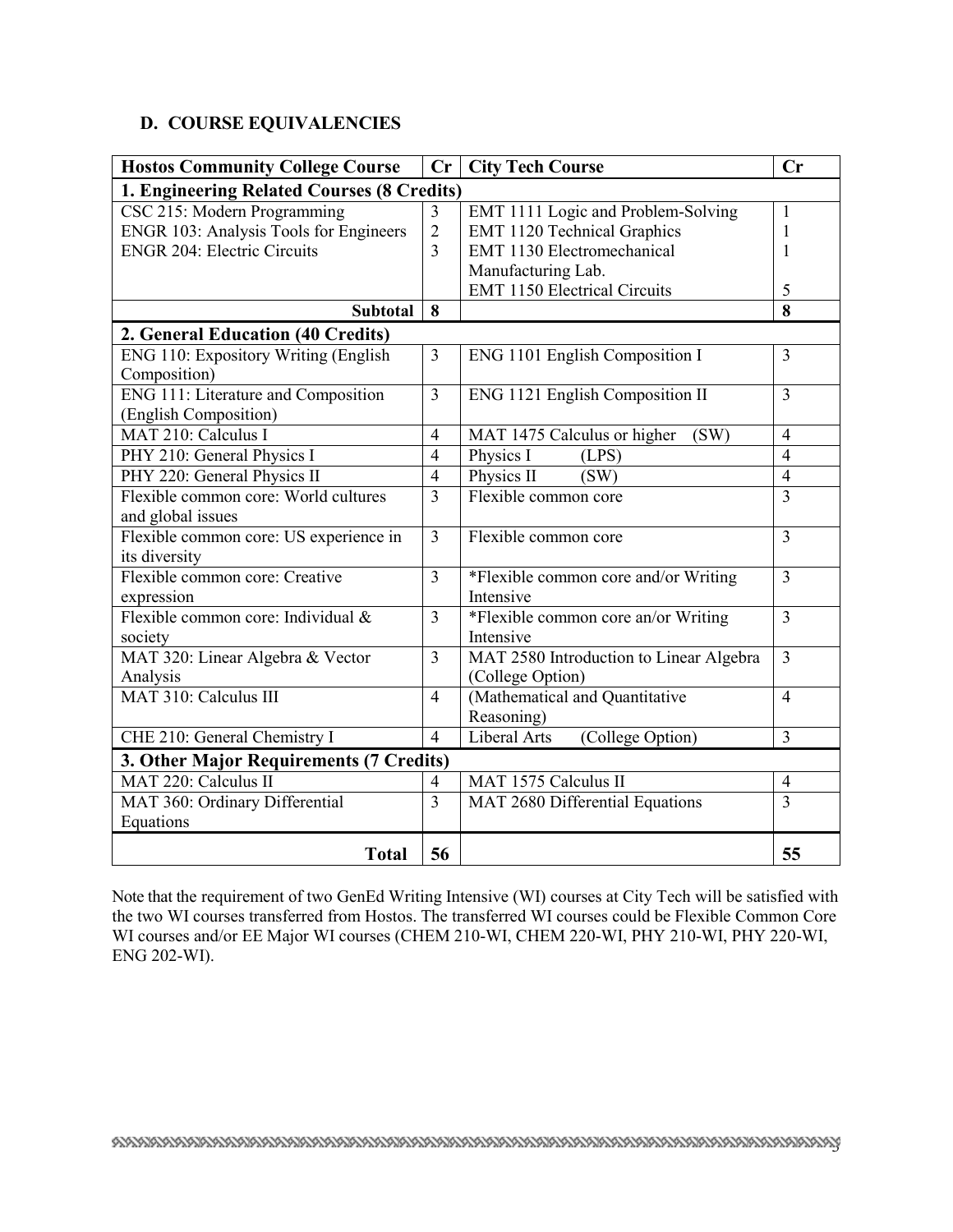### **E. SENIOR COLLEGE COURSES REMAINING FOR COMPLETING BACCALAUREATE DEGREE**

|                                                                     | Area            | <b>Credits</b> |
|---------------------------------------------------------------------|-----------------|----------------|
| I College Option (23 courses, 6 Credits)                            |                 |                |
| <b>Interdisciplinary Course</b>                                     | CO              | 3              |
| COM 1330 Public Speaking (or higher)                                | CO              | $\overline{3}$ |
|                                                                     | <b>Subtotal</b> | 6              |
| II Program Core Discipline Related Courses (23 courses, 67 credits) |                 |                |
| <b>EMT 1220 Mechanisms</b>                                          |                 | 4              |
| EMT 1250 Fundamentals of Digital Systems                            |                 | $\overline{4}$ |
| <b>EMT 1255 Electronics</b>                                         |                 | $\overline{4}$ |
| <b>EMT 2320 Advanced Mechanisms</b>                                 |                 | 5              |
| EMT 2370 Computer Hardware Systems                                  |                 | $\overline{2}$ |
| EMT 2390L Operating Systems Laboratory                              |                 | 1              |
| <b>EMT 2455 Data Communications</b>                                 |                 | $\overline{c}$ |
| EMT 2461 Electromechanical Systems Software Interface               |                 | $\overline{2}$ |
| EMT 2480L Electromechanical Systems Laboratory                      |                 | $\mathbf{1}$   |
| EMT 2410 C/C++ Program. for Embedded Systems                        |                 | 3              |
| CET 3510 Microcomputer Systems Technology                           |                 | $\overline{4}$ |
| CET 3525 Electrical Networks                                        |                 | $\overline{4}$ |
| CET 3615 Instrumentation and Data Acquisition                       |                 | $\overline{4}$ |
| CET 3625 Applied Analysis Laboratory                                |                 | $\mathbf{1}$   |
| CET 3640 Software for Computer Control                              |                 | $\overline{3}$ |
| CET 4705 Component and Subsystem Design I                           |                 | $\overline{2}$ |
| CET 4711 Computer Controlled System Design                          |                 | $\overline{2}$ |
| CET 4773 Inter-networking Technology                                |                 | $\overline{4}$ |
| <b>Tech Elective I</b>                                              |                 | $\overline{3}$ |
| CET 4805 Component and Subsystem Design II                          |                 | $\overline{2}$ |
| CET 4811 Capstone Design Project                                    |                 | $\overline{2}$ |
| CET 4864 Feedback Controlled Systems                                |                 | $\overline{4}$ |
| Tech Elective II                                                    |                 | $\overline{4}$ |
|                                                                     | Subtotal        | 73             |
| Total Credits Taken at New York City College of Technology          |                 | 73             |
| Total Credits Transferred from Hostos Community College             |                 | 63             |
| <b>Total Credits for the BTech</b>                                  |                 | 136            |

**Prerequisite**: Students will be given a permission to take CET4711 with CET3640 as co or pre-requisite (instead of a pre-requisite).

 **About COM 1330**, since graduated students with an A.S. in EE from Hostos have taken *VPA 192: Fundamentals of Public Speaking* (Flexible common core: Creative expression), transferring students should take a course at higher level than COM 1330 once at City Tech.

 City Tech grants a BTech in CET upon satisfactory completion of the required 128 to 130 credits at City CET at City Tech (73 credits) will graduate with 136 credits (this includes the 55 credits of course Tech. Students transferring from Hostos with an A.S. in EE (63 credits) and who complete the BTech in equivalencies accepted towards the CET program and listed in Section D).